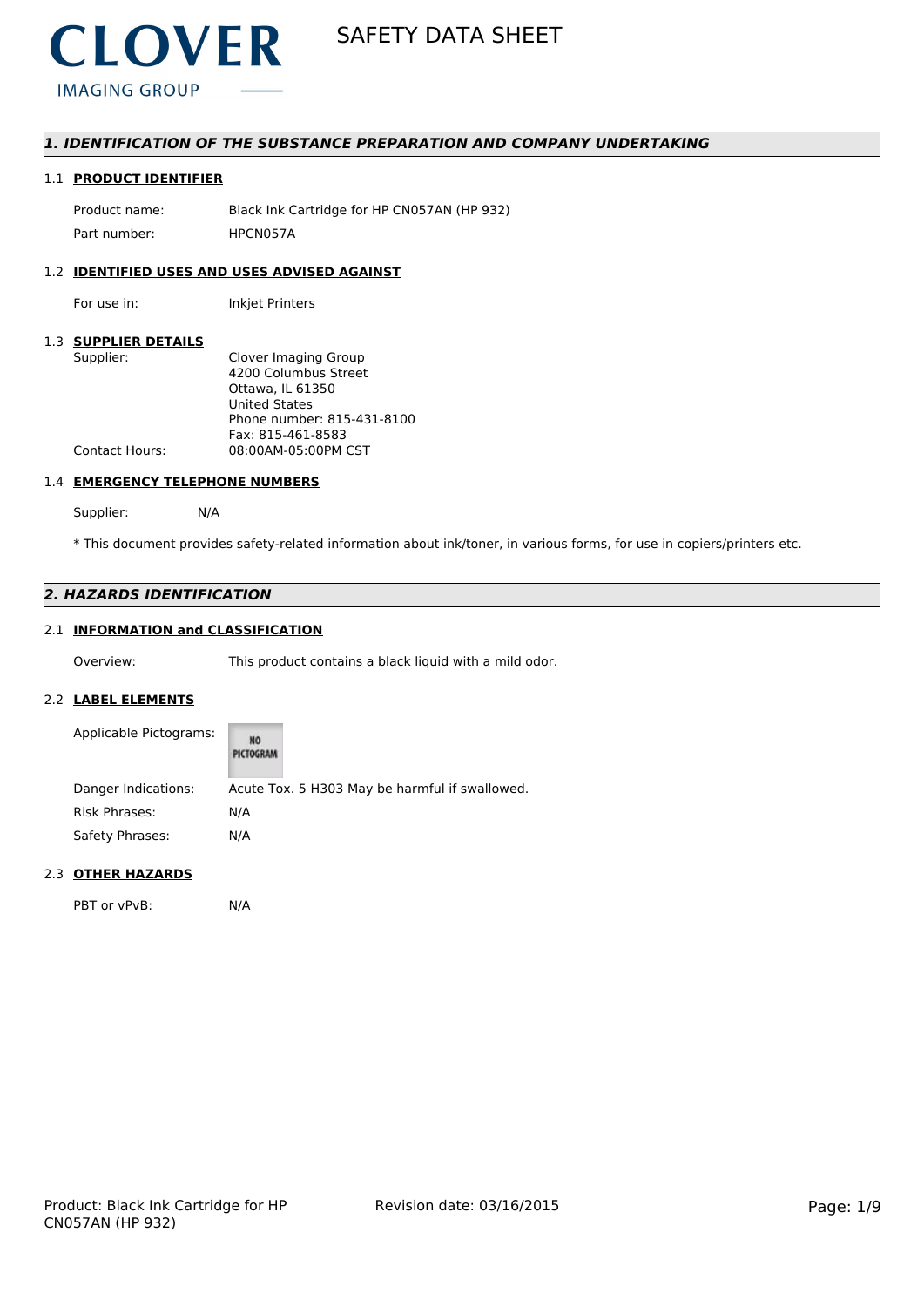

SAFETY DATA SHEET

### *3. COMPOSITION / INFORMATION ON INGREDIENTS*

| Ingredients | <b>CAS number</b> | Weight % | <b>OSHA</b><br><b>PEL</b> | <b>ACGIH</b><br>TLV | Other |
|-------------|-------------------|----------|---------------------------|---------------------|-------|
| Glycerol    | 56-81-5           |          |                           |                     |       |

The Full Text for all R-Phrases are Displayed in Section 16

### **COMPOSITION COMMENTS**

The Data Shown is in accordance with the latest Directives. This section provides composition information for the specified substance/mixture.

### *4. FIRST-AID MEASURES*

#### 4.1 **FIRST AID MEASURES**

#### 4.1.1 **FIRST AID INSTRUCTIONS BY RELEVANT ROUTES OF EXPOSURE**

| Inhalation:   | Supply fresh air; consult doctor in case of complaints.   |
|---------------|-----------------------------------------------------------|
| Eye contact:  | Rinse opened eye for several minutes under running water. |
| Skin contact: | Generally the product does not irritate the skin.         |
| Ingestion:    | If symptoms persist, consult doctor.                      |

#### 4.1.2 **ADDITIONAL FIRST AID INFORMATION**

Additional first aid information: N/A Immediate Medical Attention Required: N/A

#### 4.2 **SYMPTOMS AND EFFECTS**

Acute Symptoms from Exposure: N/A Delayed Symptoms from Exposure: N/A

#### 4.3 **IMMEDIATE SPECIAL TREATMENT OR EQUIPMENT REQUIRED**

N/A

### *5. FIRE-FIGHTING MEASURES*

#### 5.1 **EXTINGUISHING MEDIA**

Recommended Extinguishing Media: Use necessary means to treat surrounding fire. Extinguishing Media Not to be Used: None known.

### 5.2 **SPECIAL HAZARD**

Unusual Fire/Explosion Hazards: None known. Extinguishing Media Not to be Used: None known.

### 5.3 **ADVICE FOR FIRE FIGHTERS**

Avoid inhalation of smoke. Wear protective clothing and wear self-contained breathing apparatus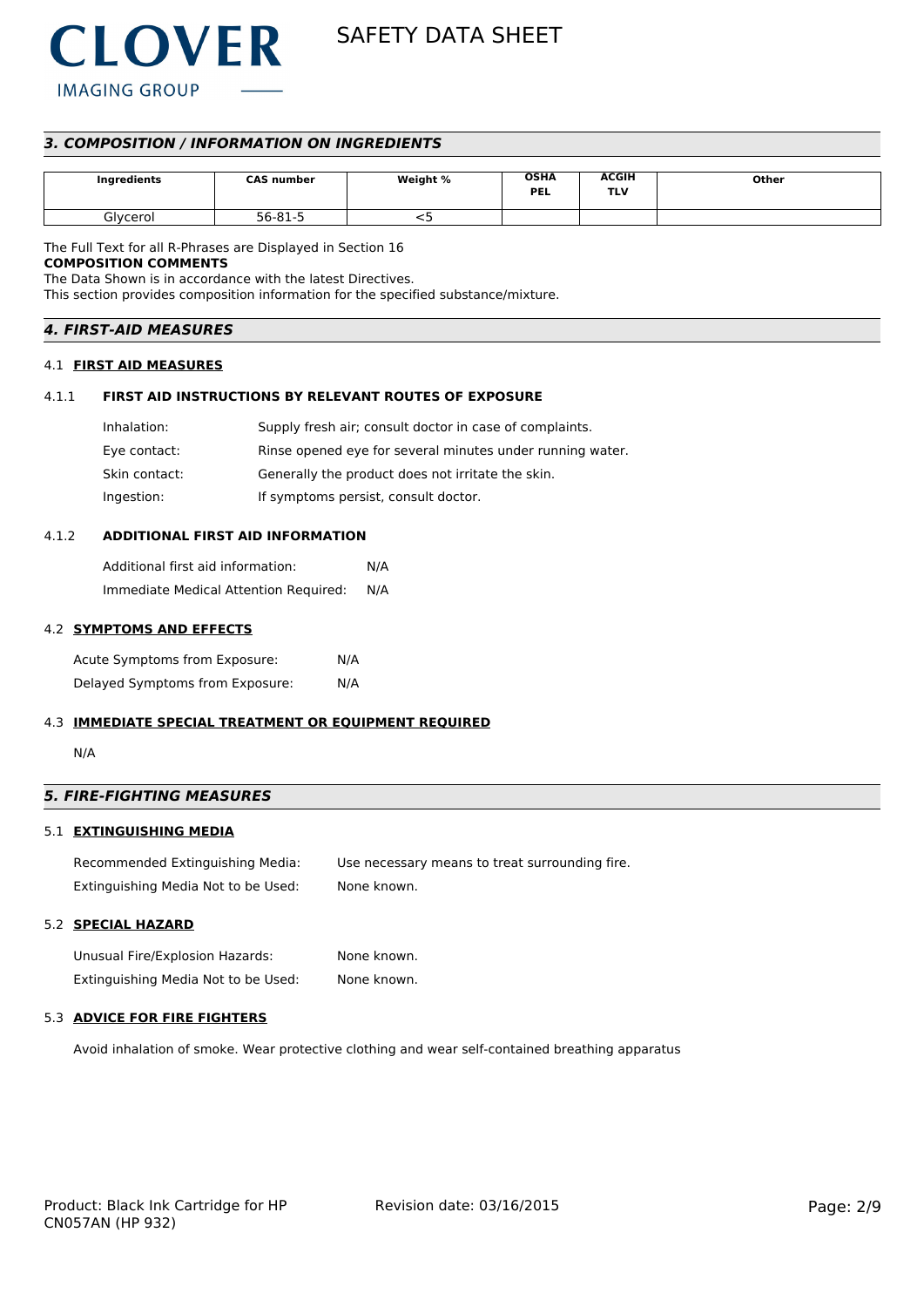

### *6. ACCIDENTAL RELEASE MEASURES*

### 6.1 **PERSONAL PRECAUTIONS, PROTECTIVE EQUIPMENT AND EMERGENCY PROCEDURES**

### 6.1.1 **PRECAUTIONS FOR NON-EMERGENCY PERSONNEL**

PERSONAL PROTECTIVE EQUIPMENT: Select in accordance with OSHA 1910.134 and good Industrial Hygiene practice. PROTECTIVE CLOTHING: Use personal protective equipment to minimize exposure to skin and eye.

### 6.1.2 **ADDITIONAL FIRST AID INFORMATION**

N/A

### 6.1.3 **PERSONAL PROTECTION**

Wear personal protective equipment as described in Section 8.

### 6.2 **ENVIRONMENTAL PRECAUTIONS**

Regulatory Information: Keep product out of sewers and watercourses.

### 6.3 **METHODS AND MATERIAL FOR CONTAINMENT AND CLEANUP**

Spill or Leak Cleanup Procedures: Wear appropriate protective clothing as described in Section 6.1.1. Dike spill and absorb with an inert material. Collect into closable containers for proper disposal. Report spill as required by local and federal regulations.

### *7. HANDLING AND STORAGE*

### 7.1 **PRECAUTIONS FOR SAFE HANDLING**

Recommendations for Handling: No special precautions when used as intended. Keep containers closed. If toner, avoid creating dust. Keep away from ignition sources. Advice on General Hygiene: Never eat, drink or smoke in work areas. Practice good personal hygiene after using this material, especially before eating, drinking, smoking, using the restroom, or applying cosmetics.

### 7.2 **CONDITIONS FOR SAFE STORAGE**

Avoid high temperatures, >100°F/32°C

### 7.3 **SPECIFIC END USES**

Printing devices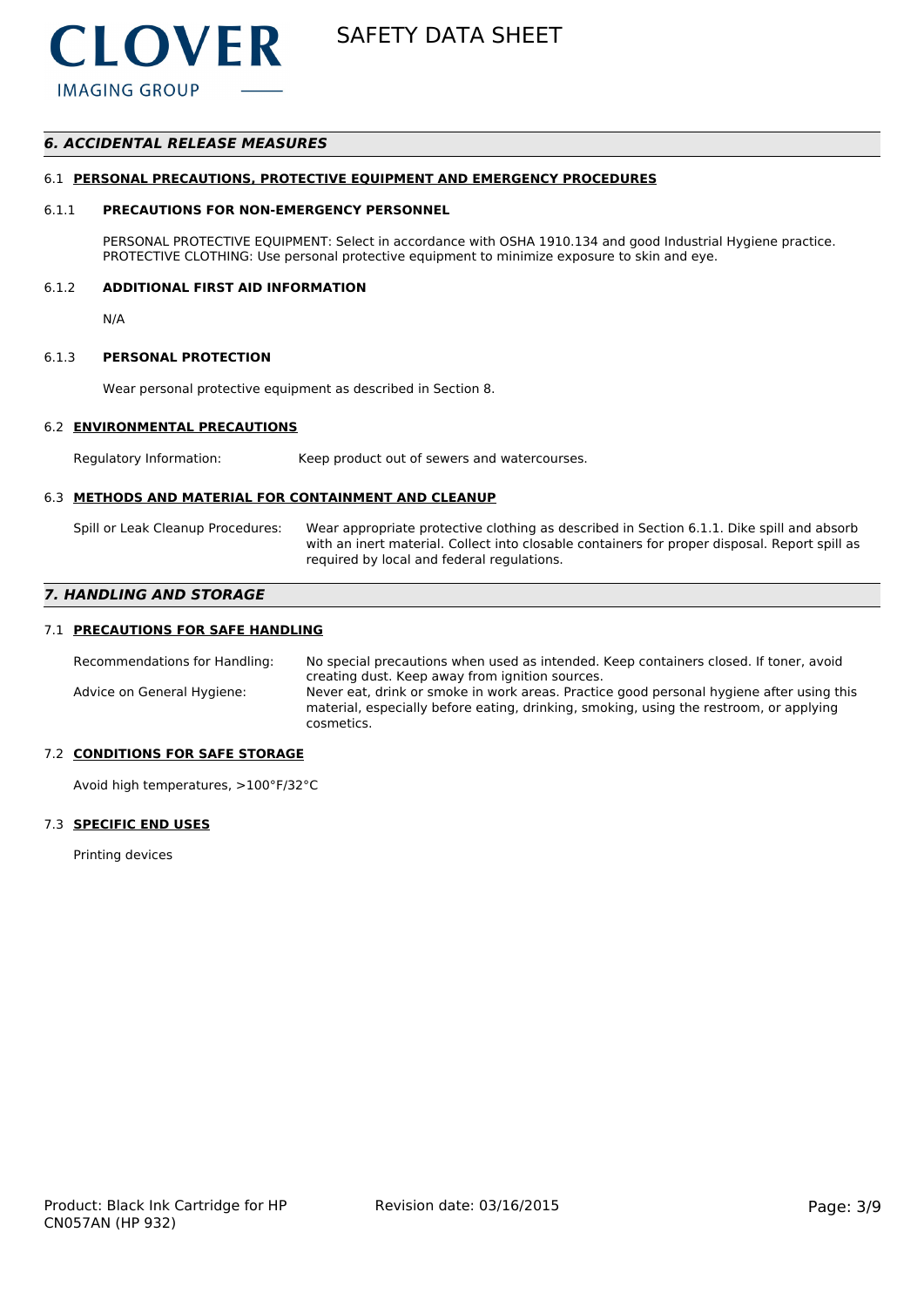

SAFETY DATA SHEET

### *8. EXPOSURE CONTROLS/PERSONAL PROTECTION*

#### 8.1 **CONTROL PARAMETERS**

The best protection is to enclose operations and/or provide local exhaust ventilation at the site of chemical release in order to maintain airborne concentrations of the product below OSHA PELs (See Section 3). Local exhaust ventilation is preferred because it prevents contaminant dispersion into the work area by controlling it at its source.

#### 8.2 **EXPOSURE CONTROLS**

#### **Respiratory protection:**

IMPROPER USE OF RESPIRATORS IS DANGEROUS. Seek professional advice prior to respirator selection and use. Follow OSHA respirator regulations (29 CFR 1910.134 and 1910.137) and, if necessary, wear a NIOSH approved respirator. Select respirator based on its suitability to provide adequate worker protection for given work conditions, levels of airborne contamination, and sufficient levels of oxygen.

#### **Eye/Face Protection:**

Contact lenses are not eye protective devices. Appropriate eye protection must be worn instead of, or in conjunction with contact lenses.

#### **Hand/Skin Protection:**

For emergency or non-routine operations (cleaning spills, reactor vessels, or storage tanks), wear an SCBA. WARNING! Air purifying respirators do not protect worker in oxygen deficient atmospheres.

#### **Additional Protection:**

N/A

#### **Protective Clothing and Equipment:**

Wear chemically protective gloves, boots, aprons, and gauntlets to prevent prolonged or repeated skin contact. Wear splashproof chemical goggles and face shield when working with liquid, unless full face piece respiratory protection is worn.

#### **Safety Stations:**

Make emergency eyewash stations, safety/quick-drench showers, and washing facilities available in work area.

#### **Contaminated Equipment:**

Separate contaminated work clothes from street clothes. Launder before reuse. Remove material from your shoes and clean personal protective equipment. Never take home contaminated clothing.

#### **Comments:**

Never eat, drink or smoke in work areas. Practice good personal hygiene after using this material, especially before eating, drinking, smoking, using the restroom, or applying cosmetics.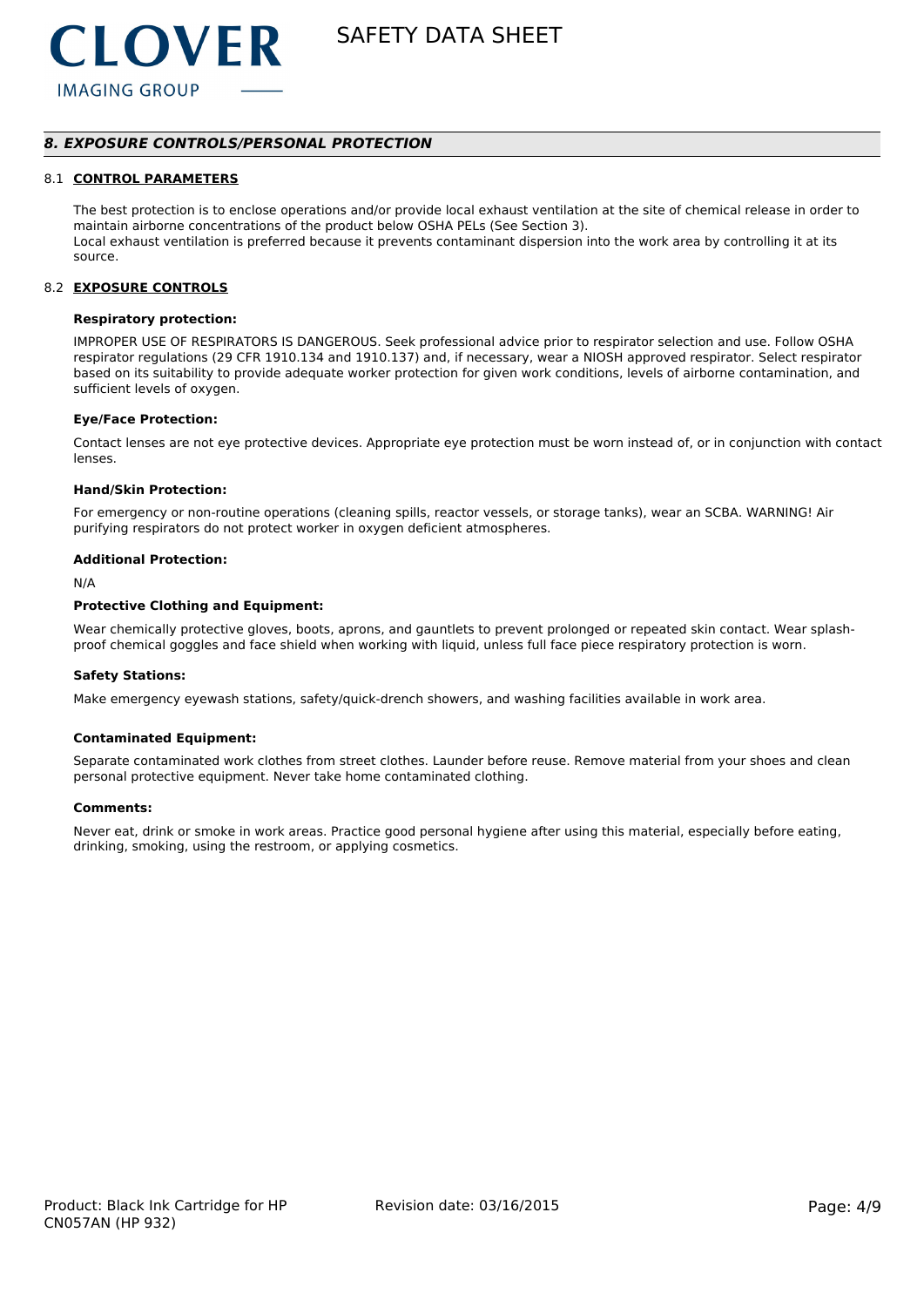### *9. PHYSICAL AND CHEMICAL PROPERTIES*

### 9.1 **DETAIL INFORMATION**

| Physical state:            | APPEARANCE: Black liquid. |
|----------------------------|---------------------------|
| Color:                     | Black                     |
| Odor:                      | Mild odor.                |
| Odor threshold:            | N/A                       |
|                            |                           |
| Boiling point:             | 212°F                     |
| Melting point:             | N/A                       |
| Flash point:               | None                      |
| Explosion limits:          | N/A                       |
| Relative density:          | N/A                       |
| Auto-ignition temperature: | N/A                       |
|                            |                           |

#### 9.2 **OTHER INFORMATION**

SPECIFIC GRAVITY (H20=1): 1.00 – 1.10. VAPOR PRESSURE: 17.5 mmHg. VAPOR DENSITY (Air=1): Heavier than air. SOLUBILITY IN WATER: Miscible. FREEZING POINT: < 32°F. COEFFICIENT of WATER/OIL: Not available. EVAPORATION RATE: < Butyl Acetate. pH: 7.3 - 8.3.

### *10. CHEMICAL STABILITY AND REACTIVITY*

#### 10.1 **Reactivity:**

| <b>Reactivity Hazards:</b>     | None                                                                                                           |
|--------------------------------|----------------------------------------------------------------------------------------------------------------|
| Data on Mixture Substances:    | None                                                                                                           |
| 10.2 Chemical Stability:       | The product is stable. Under normal conditions of storage and use, hazardous<br>polymerization will not occur. |
| 10.3 Hazardous Polymerization: | Stable under conditions of normal use.                                                                         |
| 10.4 Conditions to Avoid:      | Keep away from heat, flame, sparks and other ignition sources.                                                 |
| 10.5 Incompatible Materials:   | Strong oxidizing materials                                                                                     |
| 10.6 Hazardous Decomposition:  | Will not occur.                                                                                                |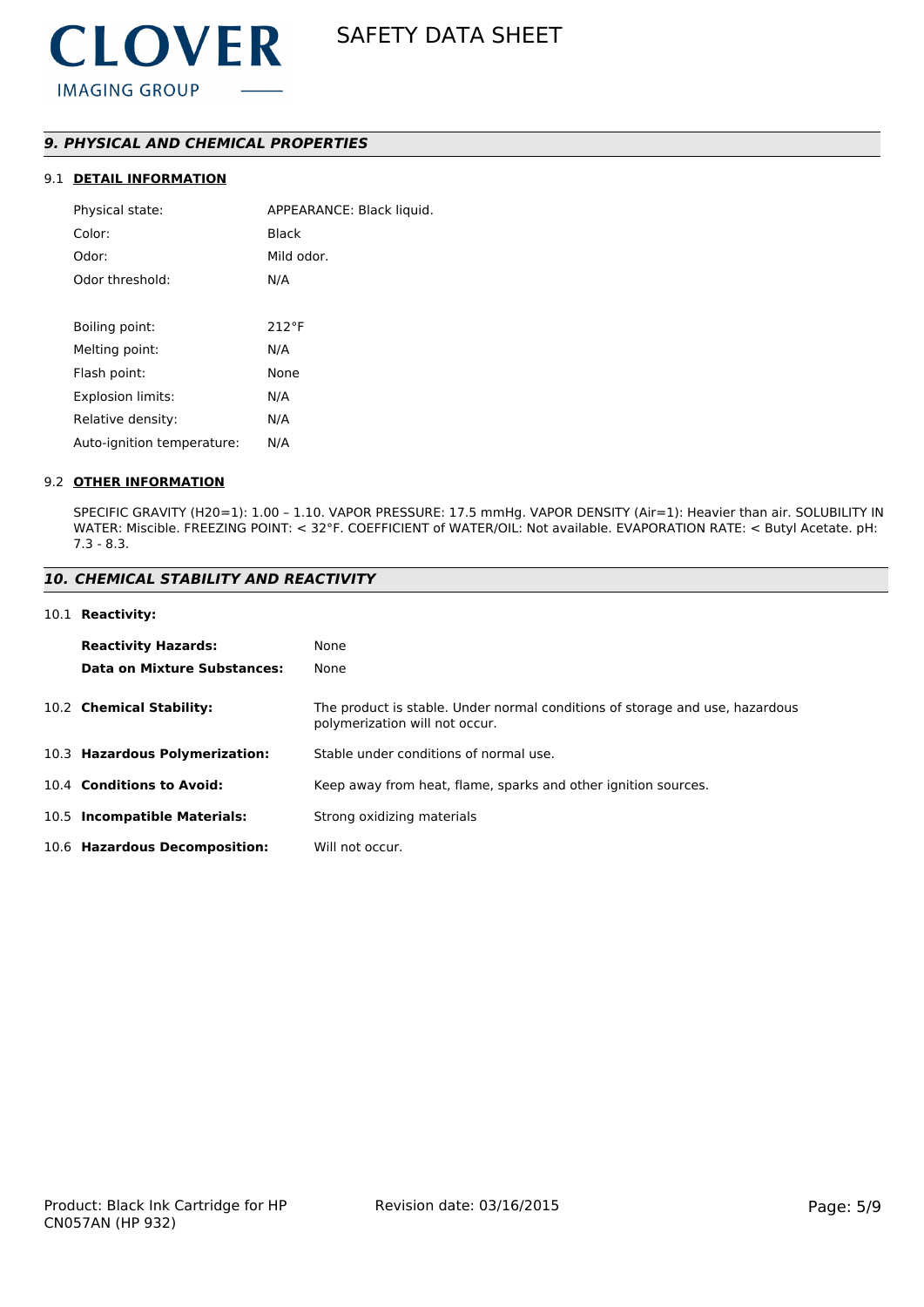

### *11. INFORMATION ON TOXICOLOGICAL EFFECT*

| N/A                                      |
|------------------------------------------|
| N/A                                      |
| No irritant effect.                      |
| No irritating effect.                    |
| N/A                                      |
| No sensitizing effects known.            |
| N/A                                      |
| N/A                                      |
| N/A                                      |
| N/A                                      |
| N/A                                      |
| N/A                                      |
| N/A                                      |
| N/A                                      |
| N/A                                      |
| <b>Delayed/Immediate Effects:</b><br>N/A |
| N/A                                      |
| N/A                                      |
| N/A                                      |
| N/A                                      |
| N/A                                      |
| N/A                                      |
|                                          |

#### *12. ECOLOGICAL INFORMATION*

| 12.1 <b>Eco toxicity:</b>           | N/A                                                                                                                                                                                                       |
|-------------------------------------|-----------------------------------------------------------------------------------------------------------------------------------------------------------------------------------------------------------|
| 12.2 Degradability:                 | N/A                                                                                                                                                                                                       |
| 12.3 Bioaccumulation Potential: N/A |                                                                                                                                                                                                           |
| 12.4 Mobility in Soil:              | N/A                                                                                                                                                                                                       |
| 12.5 PBT & vPvB Assessment:         | N/A                                                                                                                                                                                                       |
| 12.6 Other Adverse Effects:         | GENERAL NOTES: Water hazard class 1 (Self-assessment): slightly hazardous for water. Do not<br>allow undiluted product or large quantities of it to reach ground water, water course or sewage<br>system. |

### *13. DISPOSAL CONSIDERATIONS*

#### **Disposal Information:**

 Dispose of product in accordance with local authority regulations. Empty container retains product residue.

#### **Physical/Chemical Properties that affect Treatment:**

Symbol: This product is not classified as dangerous

Risk Phrases: This product is not classified according to the federal, state and local environmental regulations.

#### **Waste Treatment Information:**

If toner, do not shred toner cartridge, unless dust-explosion prevention measures are taken. Finely dispersed particles may form explosive mixtures in air. Dispose of in compliance with federal, state, and local regulations.

#### **Personal Protection Required:**

N/A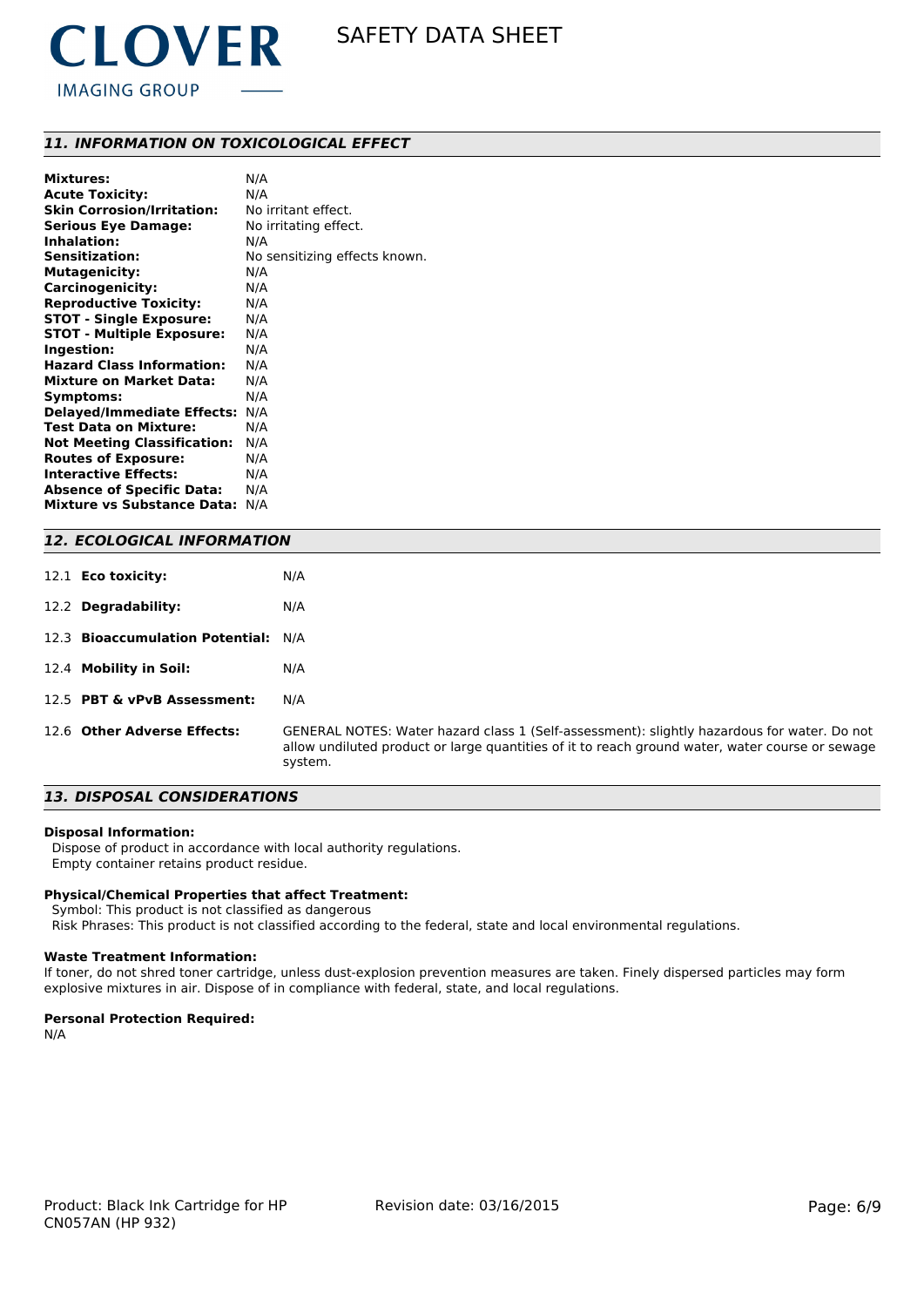

| 14.1 <b>ID Number:</b>      | N/A           |
|-----------------------------|---------------|
| 14.2 Shipping Name:         | Not Regulated |
| 14.3 Hazard Class:          | N/A           |
| 14.4 Packing Group:         | N/A           |
| 14.5 Environmental Hazards: | N/A           |
| 14.6 User Precautions:      | N/A           |
| 14.7 Bulk Transport:        | N/A           |

### *15. REGULATORY INFORMATION*

| 15.1 Regulatory Information: | OSHA HAZARD CLASSIFICATION: N/A |
|------------------------------|---------------------------------|
|                              |                                 |

**EPA Regulatory Information:** N/A

**CERCLA Reportable Quantity:** N/A

### 15.2 **Superfund Information:**

#### **Hazard Categories:**

**Immediate:** N/A

**Delayed:** N/A

**Fire:** N/A

**Pressure:** N/A

**Reactivity:** N/A

**Section 302 - Extremely Hazardous:** N/A **Section 311 - Hazardous:** N/A

15.3 **State Regulations:** CALIFORNIA PROPOSITION 65 INFORMATION: N/A

15.4 **Other Regulatory Information:** CERCLA HAZARDOUS SUBSTANCE (40CFR 116): N/A. WHMIS CLASSIFICATION: N/A.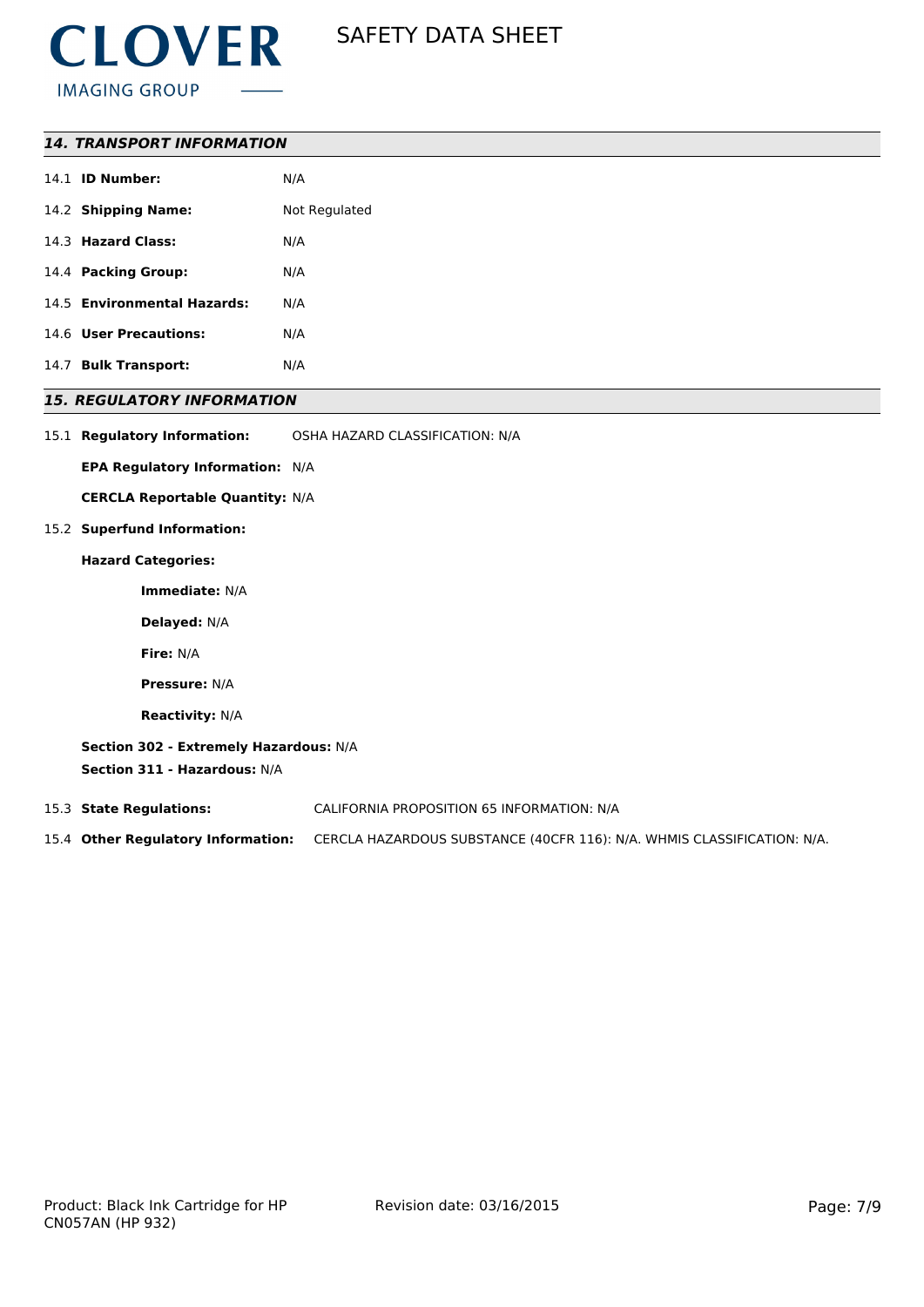

# *16. OTHER INFORMATION*

| <b>General Comments:</b>          | This information is based on our current knowledge. It should not therefore be construed as<br>guaranteeing specific properties of the products as described or their suitability for a particular<br>application |
|-----------------------------------|-------------------------------------------------------------------------------------------------------------------------------------------------------------------------------------------------------------------|
| <b>Creation Date of this SDS:</b> | 03/23/2020                                                                                                                                                                                                        |